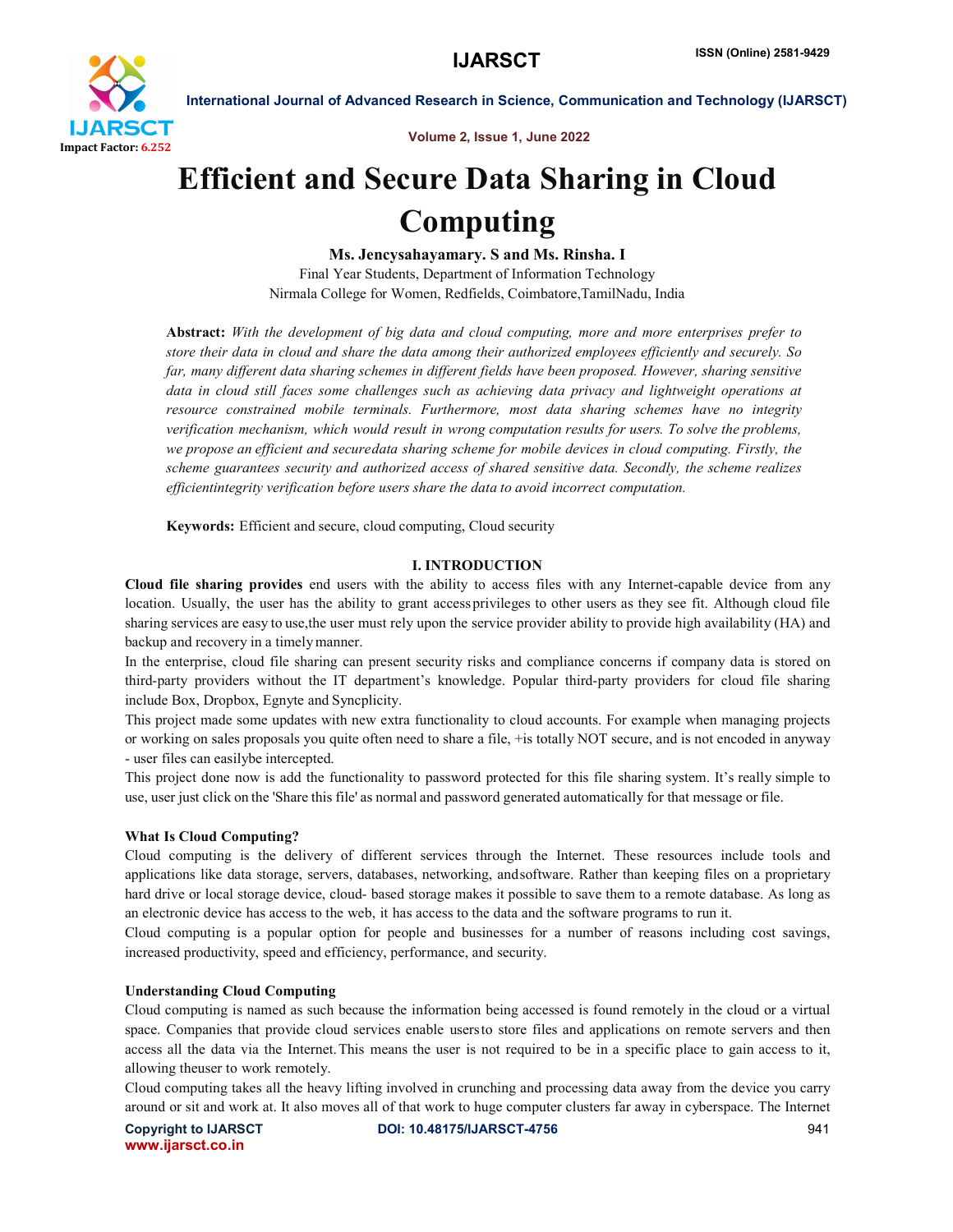

#### Volume 2, Issue 1, June 2022

becomes the cloud, and voilà—your data, work, and applications are available from any device with which you can connect to the Internet, anywhere in the world.

Cloud computing can be both public and private. Public cloud services provide their services over the Internet for a fee. Private cloud services, on the other hand, only provide services toa certain number of people. These services are a system of networks that supply hosted services. There is also a hybrid option, which combines elements of both the public and privateservices.

### Key takeaways

Cloud computing is the delivery of different services through the Internet, including datastorage, servers, databases, networking, and software.

Cloud-based storage makes it possible to save files to a remote database and retrieve themon demand.

Services can be both public and private—public services are provided online for a fee whileprivate services are hosted on a network to specific clients.

### Service Model

In addition to these five essential characteristics, the cloud community has extensively used thefollowing three service models to categories the cloud services:

Software as a Service (SaaS). Cloud consumers release their applications on a hosting environment, which can be accessed through networks from various clients (e.g. web browser,PDA, etc.) by application users. Cloud consumers do not have control over the Cloud

infrastructure that often employs a multi-tenancy system architecture, namely, different cloudconsumers' applications are organized in a single logical environment on the SaaS cloud to achieve economies of scale and optimization in terms of speed, security, availability, disaster recovery, and maintenance. Examples of SaaS include SalesForce.com, Google Mail, Google Docs, and so forth.

Platform as a Service (PaaS). PaaS is a development platform supporting the full "Software Lifecycle" which allows cloud consumers to develop cloud services and applications (e.g. SaaS) directly on the PaaS cloud. Hence the difference between SaaS and PaaS is that SaaS only hosts completed cloud applications whereas PaaS offers a development platform that hostsboth completed and in-progress cloud applications. This requires PaaS, in addition to supporting application hosting environment, to possess development infrastructure including programming environment, tools, configuration management, and so forth. An example of PaaS is Google AppEngine.

Infrastructure as a Service (IaaS). Cloud consumers directly use IT infrastructures (processing,storage, networks, and other fundamental computing resources) provided in the IaaS cloud. Virtualization is extensively used in IaaS cloud in order to integrate/decompose physical resources in an ad-hoc manner to meet growing or shrinking resource demand from cloud consumers. The basic strategy of virtualization is to set up independent virtual machines (VM) that are isolated from both the underlying hardware and other VMs. Notice that this strategy isdifferent from the multi-tenancy model, which aims to transform the application software architecture so that multiple instances (from multiple cloud consumers) can run on a single application (i.e. the same logic machine). An example of IaaS is Amazon's EC2.

Data storage as a Service (DaaS). The delivery of virtualized storage on demand becomes a separate Cloud service data storage service. Notice that DaaS could be seen as a special typeIaaS. The motivation is that on-premise enterprise database systems are often tied in a prohibitive up-front cost in dedicated server, software license, post-delivery services, and in- house IT maintenance. DaaS allows consumers to pay for what they are actually using rather than the site license for the entire database. In addition to traditional storage

interfaces such as RDBMS and file systems, some DaaS

offerings provide table-style abstractions that are designed to scale out to store and retrieve a huge amount of data within a very compressed timeframe, often too large, too expensive or tooslow for most commercial RDBMS to cope with. Examples of this kind of DaaS include Amazon S3, Google BigTable, and Apache HBase, etc.

# Deployment Model

More recently, four cloud deployment models have been defined in the Cloud community: Private cloud. The cloud

www.ijarsct.co.in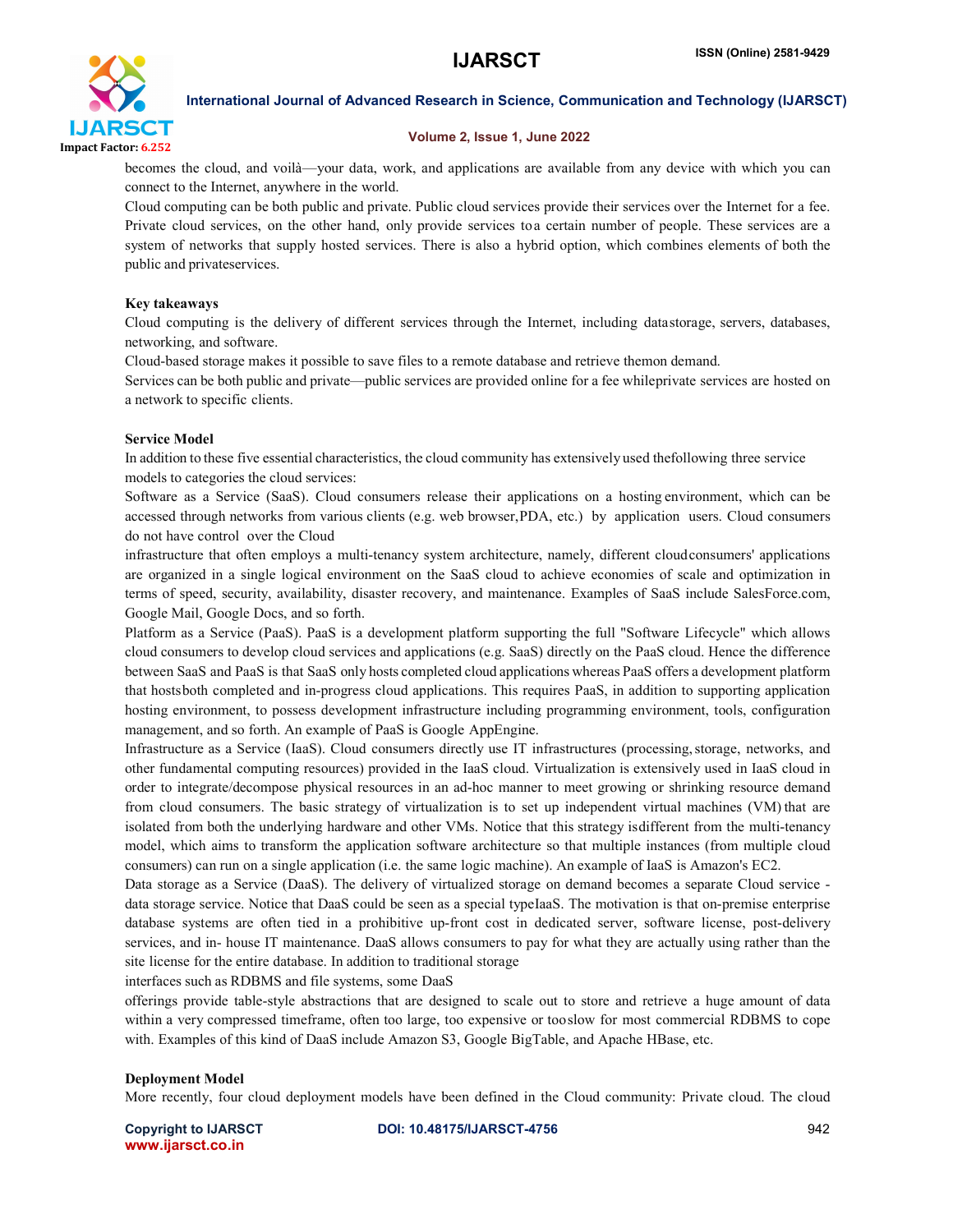

#### Volume 2, Issue 1, June 2022

infrastructure is operated solely within a single organization, and managed by the organization or a third party regardless whether it is located premise or offpremise. The motivation to setup a private cloud within an organization has several aspects. First, to maximize and optimize the utilization of existing in-house resources. Second, security concerns including data privacy and trust also make Private Cloud an option for many firms. Third, data transfer cost [2] from local IT infrastructure to a Public Cloud is still rather considerable. Fourth, organizations always require full control over mission-critical activities that reside behind their firewalls. Last, academics often build private cloud for research and teaching purposes.

Community cloud. Several organizations jointly construct and share the same cloud infrastructure as well as policies, requirements, values, and concerns. The cloud community forms into a degree of economic scalability and democratic equilibrium. The cloud infrastructure could be hosted by a third-party vendor or within one of the organizations in the community.

infrastructure that often employs a multi-tenancy system architecture, namely, different cloudconsumers' applications are organized in a single logical environment on the SaaS cloud to achieve economies of scale and optimization in terms of speed, security, availability, disaster recovery, and maintenance. Examples of SaaS include SalesForce.com, Google Mail, Google Docs, and so forth.

Platform as a Service (PaaS). PaaS is a development platform supporting the full "Software Lifecycle" which allows cloud consumers to develop cloud services and applications (e.g. SaaS) directly on the PaaS cloud. Hence the difference between SaaS and PaaS is that SaaS only hosts completed cloud applications whereas PaaS offers a development platform that hostsboth completed and in-progress cloud applications. This requires PaaS, in addition to supporting application hosting environment, to possess development infrastructure including programming environment, tools, configuration management, and so forth. An example of PaaS is Google AppEngine.

Infrastructure as a Service (IaaS). Cloud consumers directly use IT infrastructures (processing, storage, networks, and other fundamental computing resources) provided in the IaaS cloud. Virtualization is extensively used in IaaS cloud in order to integrate/decompose physical resources in an ad-hoc manner to meet growing or shrinking resource demand from cloud consumers. The basic strategy of virtualization is to set up independent virtual machines (VM) that are isolated from both the underlying hardware and other VMs. Notice that this strategy isdifferent from the multi-tenancy model, which aims to transform the application software architecture so that multiple instances (from multiple cloud consumers) can run on a single application (i.e. the same logic machine). An example of IaaS is Amazon's EC2.

Data storage as a Service (DaaS). The delivery of virtualized storage on demand becomes a separate Cloud service data storage service. Notice that DaaS could be seen as a special typeIaaS. The motivation is that on-premise enterprise database systems are often tied in a prohibitive up-front cost in dedicated server, software license, post-delivery services, and in- house IT maintenance. DaaS allows consumers to pay for what they are actually using rather than the site license for the entire database. In addition to traditional storage interfaces such as RDBMS and file systems, some DaaS offerings provide table-style abstractions that are designed to scale out to store and retrieve a huge amount of data within a very compressed timeframe, often too large, too expensive or tooslow for most commercial RDBMS to cope with. Examples of this kind of DaaS include Amazon S3, Google BigTable, and Apache HBase, etc.

#### Deployment Model

More recently, four cloud deployment models have been defined in the Cloud community: Private cloud. The cloud infrastructure is operated solely within a single organization, and managed by the organization or a third party regardless whether it is located premise or offpremise. The motivation to setup a private cloud within an organization has several aspects. First, to maximize and optimize the utilization of existing in-house resources. Second, security concerns including data privacy and trust also make Private Cloud an option for many firms. Third, data transfer cost [2] from local IT infrastructure to a Public Cloud is still rather considerable. Fourth, organizations always require full control over mission-critical activities that reside behind their firewalls. Last, academics often build private cloud for research and teaching purposes. Community cloud. Several organizations jointly construct and share the same cloud infrastructure as well as policies, requirements, values, and concerns. The cloud community forms into a degree of economic scalability and democratic equilibrium. The cloud infrastructure could be hosted by a third-party vendor or within one of the organizations in thecommunity.

www.ijarsct.co.in

Copyright to IJARSCT **DOI: 10.48175/IJARSCT-4756** 943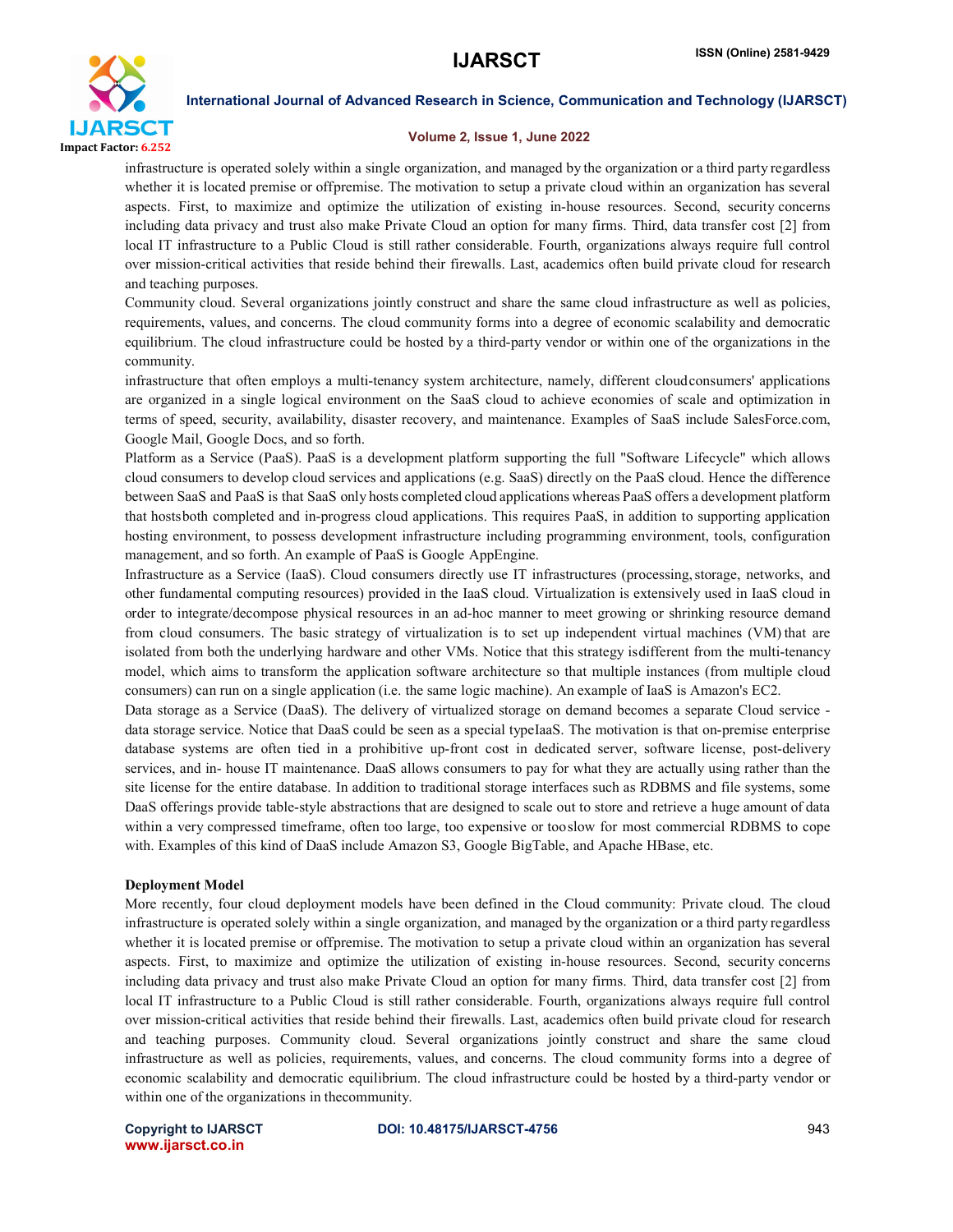

### Volume 2, Issue 1, June 2022

# II. PROPOSED SYSTEM

In Proposed Cloud Storage system user download the file on the cloud. Which ismeans End user is getting the more speed about the Internet when they will click on the User. Because the cloud is also similar to the database which is means is also database but having the more space that a reasonable user getting more speed to search the information as well as getting more security about the data.

#### Advantages

- Cost and Time efficient
- Portable
- Secure and data sharing
- Back-up and restore data
- Unlimited Storage Capacity
- Excellent Accessibility

### Objective are as follows:

- To provide cloud-based data security.
- To improve cloud-based file management.
- To implement efficient file retrievals.

#### III. CONCLUSION

In this project "EFFICIENT AND SECURE DATA SHARING IN CLOUD COMPUTING" concluded that the application works well and satisfy the end users. The project is designed, tested and finally implemented in a systematic manner. The application is tested very well anderrors are properly debugged. The application is simultaneously accessed from more than onesystem. Simultaneous login from more than one place is tested. Further enhancements can be made to the application, so that the web application functions are very attractive and useful manner than the present one. The speed of the transactions become more enough now

#### **REFERENCES**

- [1]. Haifeng Lu, Chuan Heng Foh, Yong gang Wen, and Jianfei Cai, "Delay-Optimized File Retrieval under LT-Based
- [2]. Cloud Storage", IEEE transactions on cloud computing, vol. 5, no. 4, october-december 2017[2]. Yong Cui , Zeqi Lai, Xin Wang, and Ningwei Dai," QuickSync: Improving Synchronization Efficiency for Mobile Cloud Storage Services", IEEE transactions on mobilecomputing, vol. 16, no. 12, december 2017
- [3]. Hui Tian, Yuxiang Chen, Chin-Chen Chang,Hong Jiang, Yongfeng Huang, Yonghong Chen, and Jin Liu," Dynamic-Hash-Table Based Public Auditing for Secure Cloud Storage", IEEE transactions on services computing, vol. 10, no. 5, september/october 2017
- [4]. Jiguo Li, Xiaonan Lin, Yichen Zhang, and Jinguang Han," KSF-OABE: Outsourced Attribute-Based Encryption with Keyword Search Function for Cloud Storage", IEEE transactions on services computing, vol. 10, no. 5, september/october 2017
- [5]. Guoxin Liu and Haiying Shen, "Minimum-Cost Cloud Storage Service Across Multiple Cloud Providers", IEEE/ACM transactions on networking, vol. 25, no. 4, august 2017
- [6]. Guoxin Liu, Haiying Shen, and Haoyu Wang, " An Economical and SLO-Guaranteed Cloud Storage Service Across Multiple Cloud Service Providers", IEEE transactions on parallel and distributed systems, vol. 28, no. 9, september 2017
- [7]. Jianwei Yin, Yan Tang, Shuiguang Deng, Ying Li, Wei Lo, Kexiong Dong, Albert Y. Zomaya, and Calton Pu," ASSER: An Efficient, Reliable, and Cost-Effective Storage Scheme for Object-Based Cloud Storage Systems", IEEE transactions on computers, vol. 66, no. 8, august 2017
- Copyright to IJARSCT DOI: 10.48175/IJARSCT-4756 944 www.ijarsct.co.in [8]. Cheng-Kang Chu, Sherman S.M. Chow, Wen-Guey Tzeng, Jianying Zhou, and Robert H. Deng "Key-Aggregate Cryptosystem for Scalable Data Sharing in Cloud Storage" IEEE transactions on parallel and